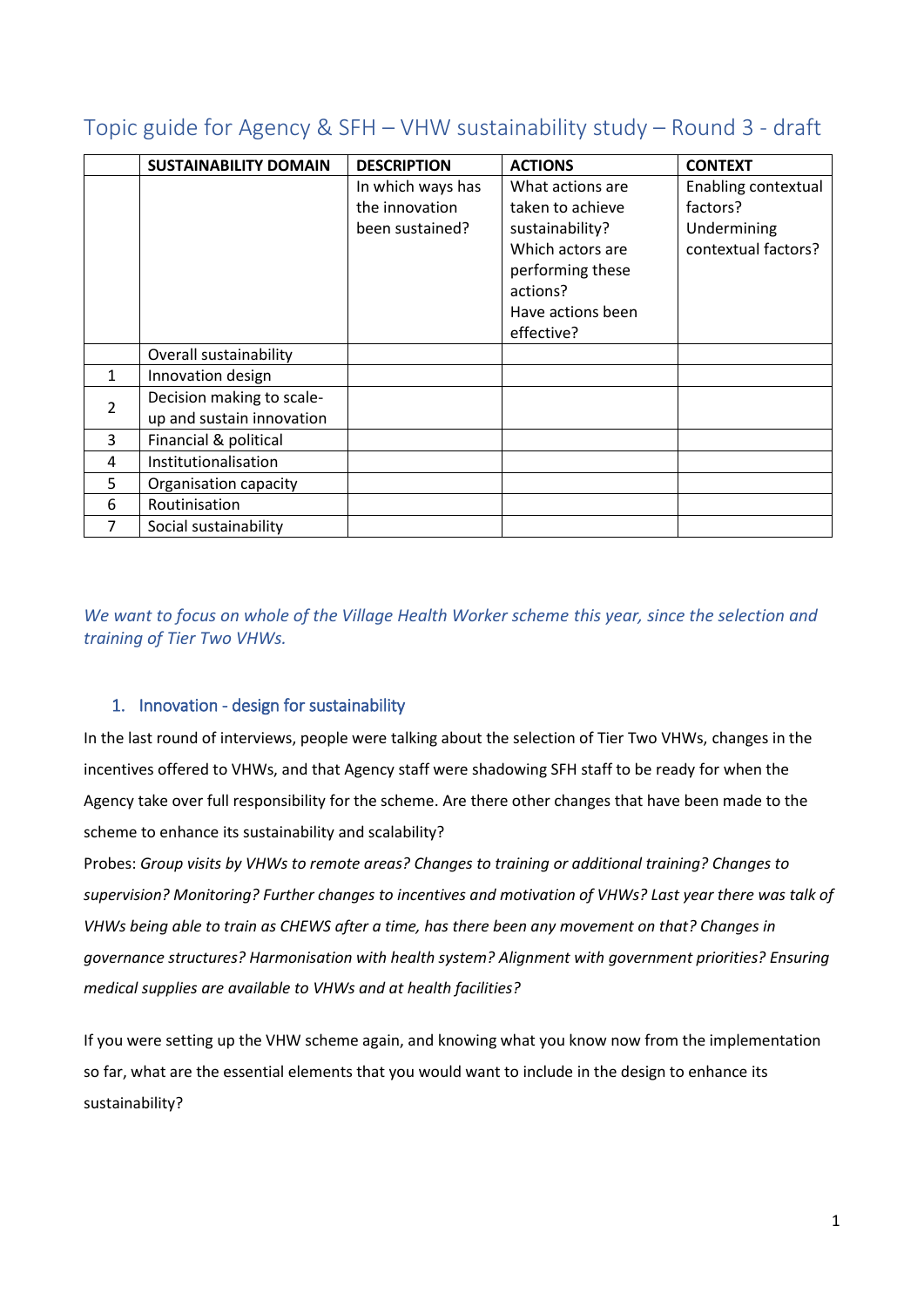# 2. Decision making to scale-up and sustain the VHW scheme

In the last round of interviews, we heard a bit about how the decision to recruit Tier Two VHWs was made: using evidence gathered by SFH, in consultation with the Gombe SPHCDA and then consulting the donor.

## **DESCRIPTION**

*Referring to other changes this year that the interviewee has mentioned…*

#### ACTIONS

How were those decisions made? Who was involved? Was the process transparent? Are there clear lines of accountability from the decision-makers to whom?

### CONTEXT

What factors that have enabled the development and use of those decision-making processes? What factors that have hindered them?

### 2a. Moving forward, to think about next year:

### DESCRIPTION

Has a formal process been put in place for making strategic decisions? On what will these decisions be based? *(probe monitoring data? Other sources of information?)*

## ACTIONS

If there is a process, who is involved in it? *(probe: which government departments are involved? Anyone else?)* 

Have they been involved in developing the decision-making process? Is the process transparent? To whom are those decision makers accountable? If there is no decision-making process, how will strategic decisions be made about the VHW scheme? Who will be involved?

# CONTEXT

What might help and what might hinder the use of a clear process for decision-making? When the scheme was set up, the plan was that it would be scaled up to the other 57 wards in Gombe, have there been discussions / planning for how to take that forward? (*probe: timeline, who is involved in the plans…)*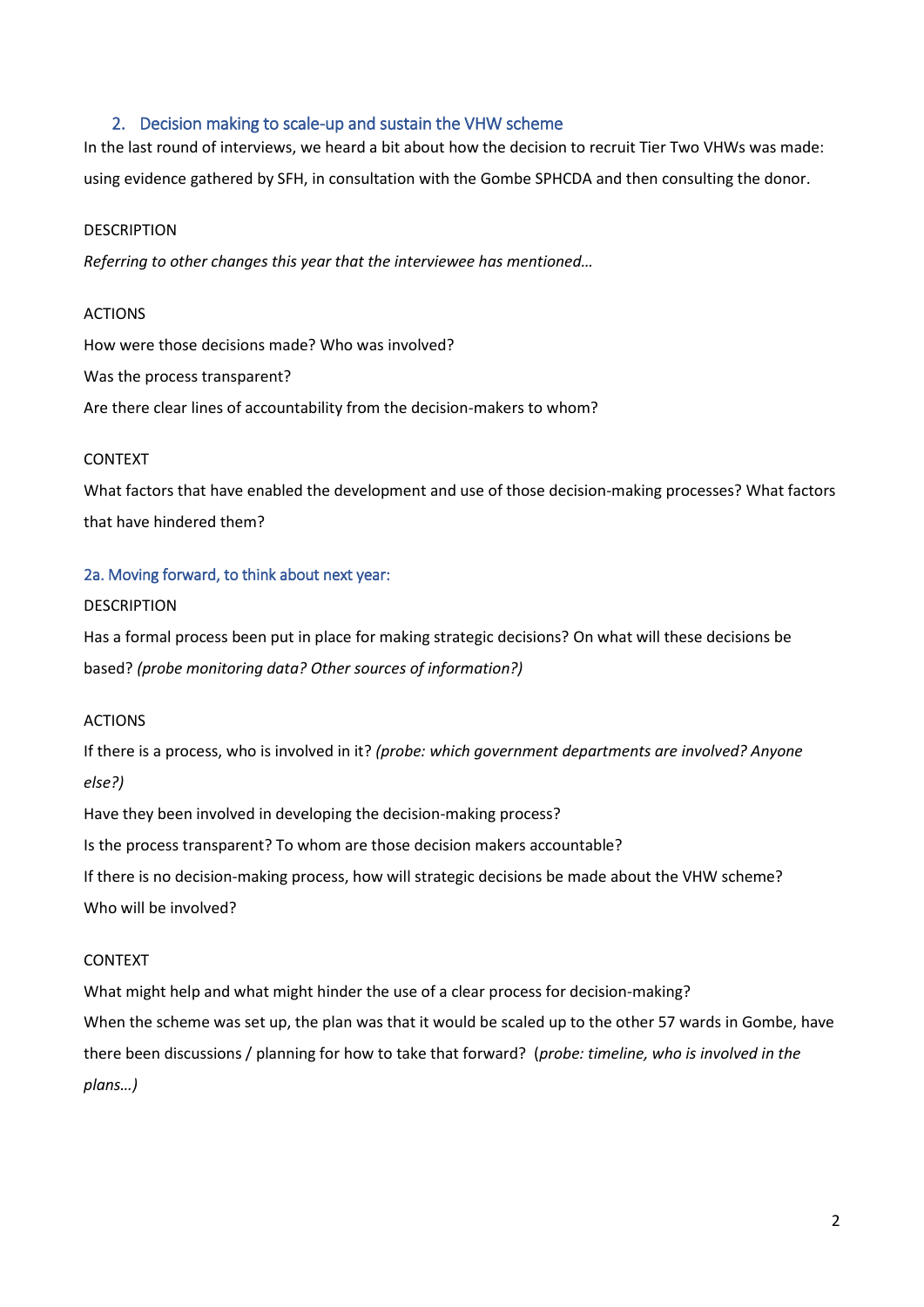# 3. Financial and political sustainability

#### DESCRIPTION

During this year, what has been done towards ensuring that financing for the scheme will be sustainable going forwards? (*probe – progress with the proposal to Saving One Million Lives; other funding sources e.g. government budgets; donor support; local income generation: private sector investment*) Has there been any progress on ensuring timely budget release? Currently, which actors are providing sustainable financing?

What are the strengths and limitations of the model? Going forward, which aspects of the scheme likely to be sustainable? *(probe: VHW stipends, supervision costs, supplies)*

With elections coming up, what has been done, or is planned, to encourage long-term and broad political interest and sustainability for the VHW scheme? *(probe: any interest from federal government)*

#### ACTIONS

Which actors support the financial and political the scheme's sustainability? Have their actions been effective?

# 4. Institutionalisation

# **DESCRIPTION**

What steps have been taken to embed the VHW scheme institutionally within the health system, health policies and health services? *(probe – legal, policy, regulatory, budgetary frameworks; routine information systems; logistics and supply chains; human resources systems, monitoring)*

#### ACTIONS

Who has been involved in this? Have their actions been effective? What further steps are needed to institutionalise the VHW scheme? *(e.g. career progression for VHWs?)*

#### CONTEXT

Are country institutions supportive or undermining of the introduction of the innovation? Which aspects? How? *(probe – legal, regulatory, budgetary frameworks; routine information systems; logistics and supply chains; human resources systems)*

What actions were taken to overcome any barriers?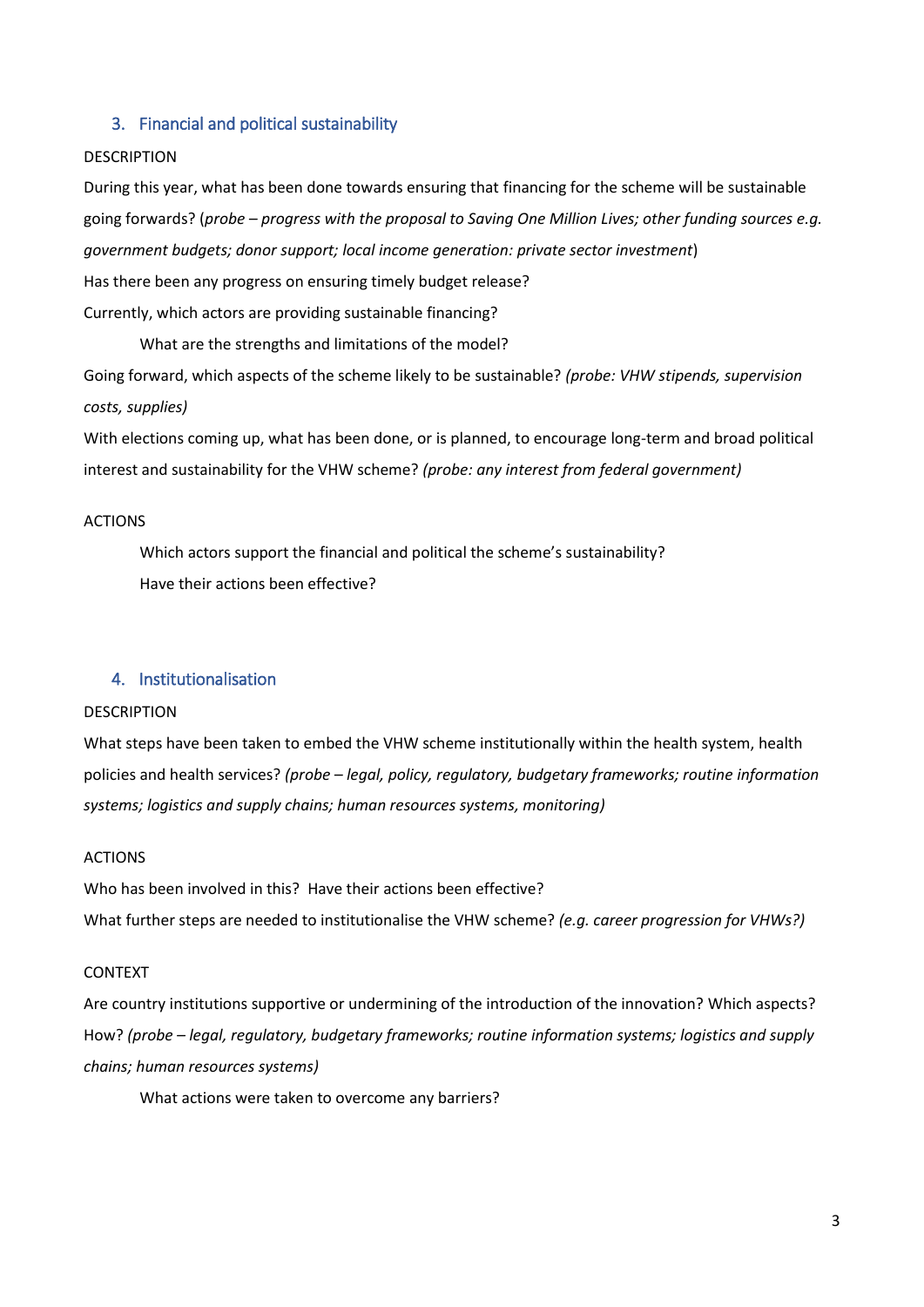### 5. Organisational capacity / programmatic sustainability

#### CONTEXT

Is the Agency ready to take full control of implementing the scheme at the end of the year? Has the handover gone smoothly? Is there an operational plan in place to maintain primary MNH care services going forward?

Have adaptations had to be made to how the scheme is run? If so, what?

Have there been any challenges? How have they been addressed? *(probe: processes and procedures, information sharing and systems, transport for desk officers' field visits)*

Will SFH have any advisory role after the handover?

Does the health system have sufficient capacity to sustain the innovation going forward? [*probe* – governance; financial systems; logistics and supply chains; information systems; human resources]

Are there weaknesses in the health system that are making it difficult to sustain the innovation? If yes, what actions have been/will be taken to overcome these weaknesses?

What about the warehouse where supplies are stored in Gombe town? Is there a strategy in place to track commodities going forwards?

Is a third party-owned warehouse still being used, or is the government's warehouse now fully functional? If a third party warehouse is still used, what is the long-term impact on the sustainability of drug supplies to VHWs?

Who will supply the various commodities going forward? *(probe: drugs, clean birth kits, scales)*

Is there a sufficient number of VHWs to ensure optimum coverage in the 57 focus wards? If not, has anything else been done or is planned to address this?

In previous rounds of interviews, we heard about attrition and how that was being coped with to some extent by having a pool of women who had been selected and received initial VHW training, but were not deployed immediately;

How large was that pool and how many of those women are now deployed?

Does the pool cover all 57 wards, or are there wards where re-recruitment will have to take place?

Is this pool being replenished? If not, is there a plan to recruit and train more VHWs as and when they are needed? What is the likely impact of that on the sustainability of the scheme?

#### ACTIONS

Have actions been taken/are actions planned to strengthen aspects of the health system to enable the innovation to be sustained?

Which actors performed/perform those actions? Have these actions been effective? How?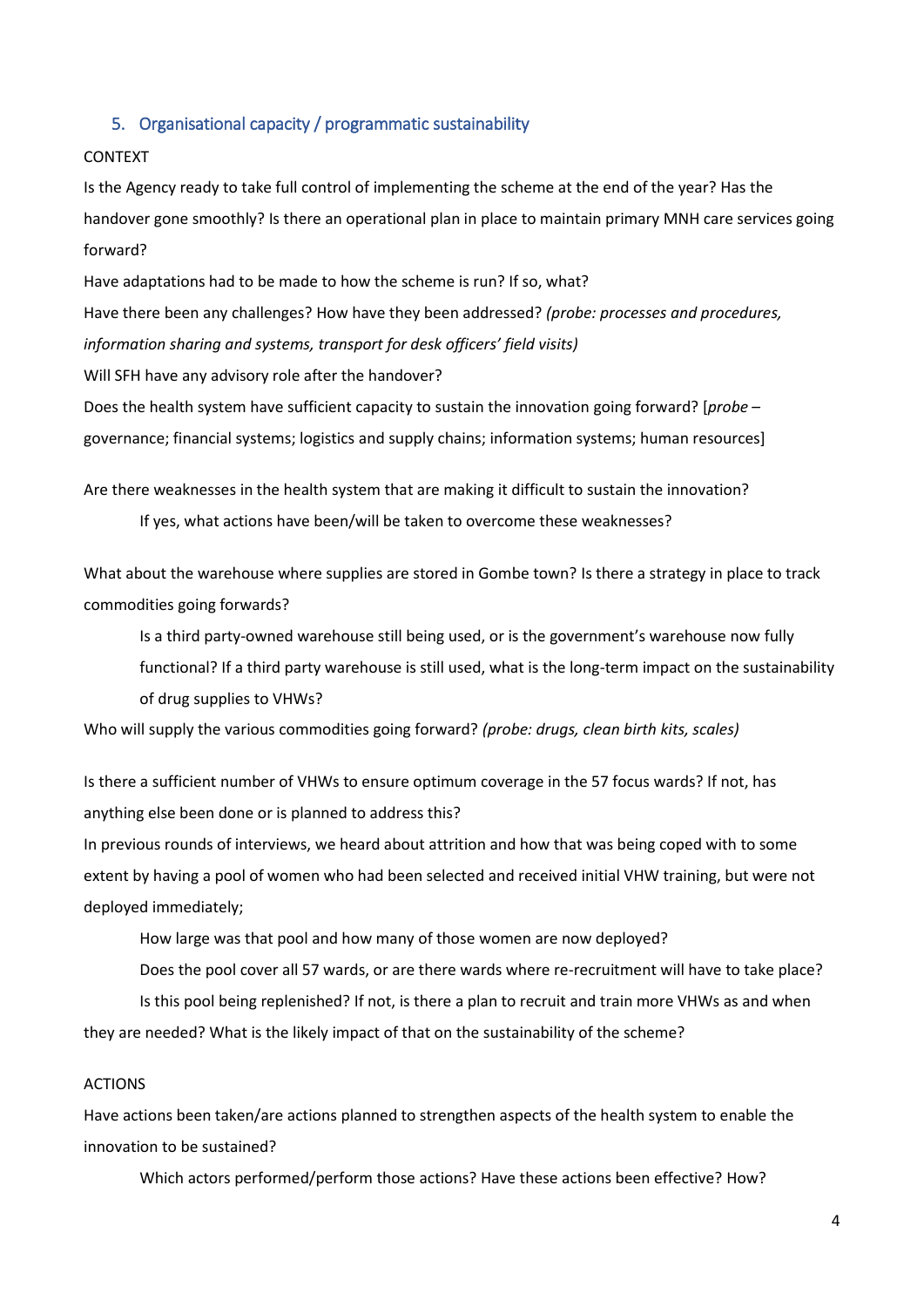### 6. Routinisation in health worker practices

#### **DESCRIPTION**

Are there any differences in the work that Tier One and Tier Two VHWs do? If so, what are they? And, how does that impact on the scheme overall?

Have Tier Two VHWs received both rounds of training that the Tier One VHWs have had? Do Tier One and Tier Two VHWs receive the same stipend and incentives?

Originally, there was a target for VHWs to make 36 visits per month. Are they meeting that target? If not, what measures are in place to address that? What are the challenges?

This year, has there been any shift in the perception of VHWs by staff at referral hospitals? Have any steps been taken to raise awareness and understanding of their role at secondary and tertiary health care level? How well are the supervision processes that have been put in place functioning - weekly supervision with CHEWs, monthly supervision with LGA officers and quarterly monitoring meetings with Agency staff?

In practice, how regularly do the different levels of supervision occur?

Are the current supervision processes sustainable in the long-term? *(probe about the financial aspects of supervision, e.g. transport for supervisors, stipend for CHEWs)*

Will this level of supervision be sustainable if the VHW scheme is scaled-up to the other 57 wards?

What incentivises supervisors to make their supervision visits? *(probe - support and training updates; enjoyable, rewarding, gives supervisors a sense of agency and control; helps them perform their roles at health facilities; increases status; proud that increasing numbers of women are receiving health services)*

Are VHWs still receiving all the equipment and drugs that they need to carry? Are all these supplies sustainable going forward, when the Agency has full responsibility for the VHW scheme? If not, what is being done to address this?

#### ACTIONS

What actions have been taken/will be taken to encourage supervisors?

Who has been/ is involved in these actions? Have these actions been effective? How?

#### CONTEXT

In the previous round of interviews, people mentioned various contextual challenges to supervising VHW, such as the distances involved in visiting VHWs in rural communities with an insufficient travel allowance. Have any solutions been found to overcome these challenges? And if so, what? Are there other contextual factors that enable or undermine the VHW scheme?